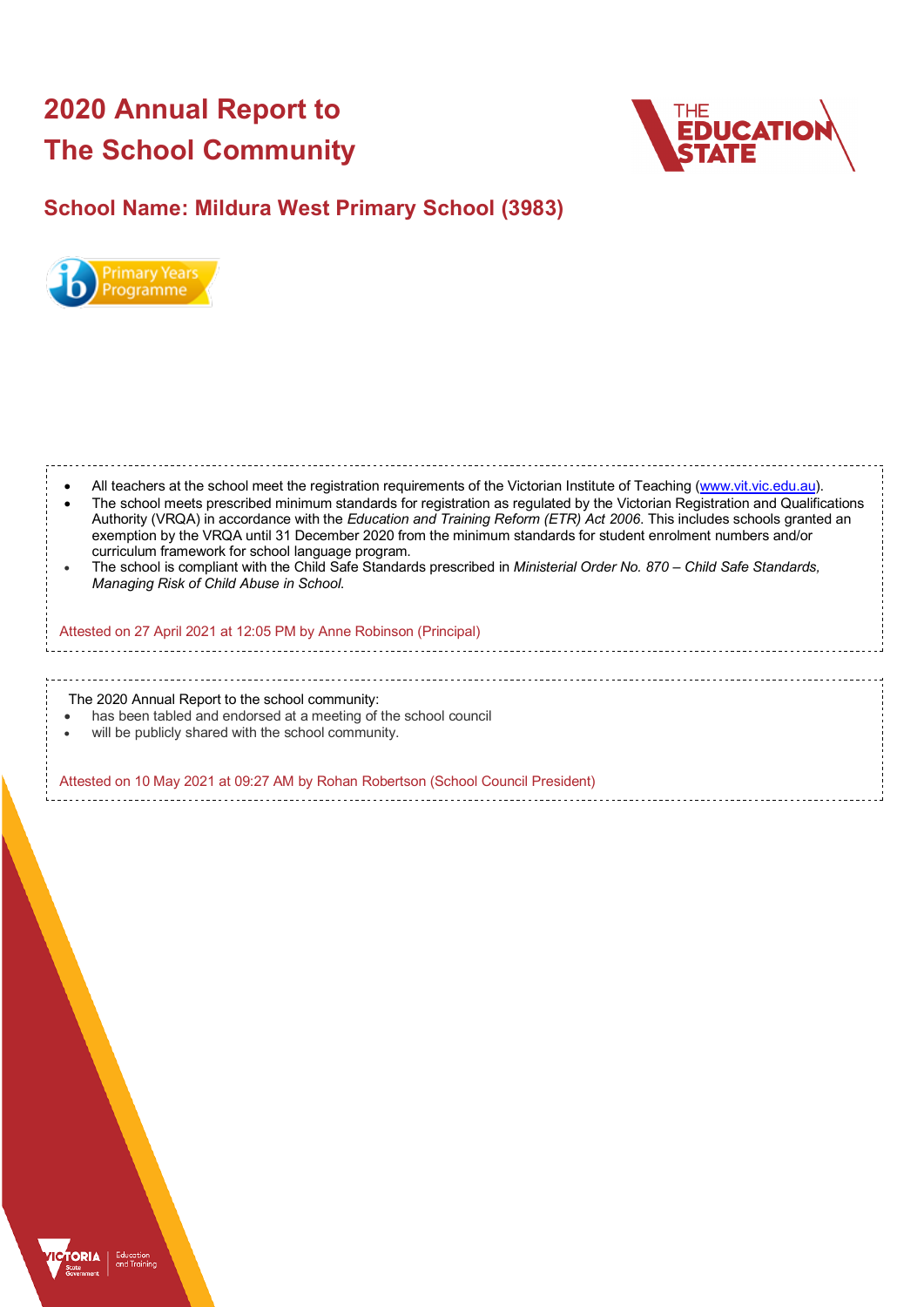

# How to read the Annual Report

## What has changed for the 2020 Annual Report?

#### **Improved appearance**

The appearance of the Performance Summary has been updated to more clearly represent information and to assist interpretation and comparison of individual school's data with state averages and similar school groups.

#### **School performance data**

The Victorian community's experience of COVID-19, including remote and flexible learning, had a significant impact on normal school operations. This impacted the conduct of assessments and surveys. Readers should be aware of this when interpreting the Performance Summary.

For example, in 2020 school-based surveys ran under changed circumstances, and NAPLAN was not conducted. Absence and attendance data may have been influenced by local processes and procedures adopted in response to remote and flexible learning.

Schools should keep this in mind when using this data for planning and evaluation purposes. Those schools who participated in the Student Attitudes to School survey in 2020 should also refer to the advice provided regarding the consistency of their data.

## What does the *'About Our School'* section refer to?

The About Our School section provides a brief background on the school, an outline of the school's performance over the year and future directions.

The 'School Context' describes the school's vision, values and purpose. Details include the school's geographic location, size and structure, social characteristics, enrolment characteristics and special programs.

The 'Framework for Improving Student Outcomes (FISO)' section includes the improvement initiatives the school has selected and the progress they have made towards achieving them.

## What does the *'Performance Summary'* section of this report refer to?

The Performance Summary includes the following:

### **School Profile**

- student enrolment information
- the school's 'Student Family Occupation and Education' category
- a summary of parent responses in the Parent Opinion Survey, shown against the statewide average for Primary schools
- school staff responses in the area of School Climate in the School Staff Survey, shown against the statewide average for Primary schools

### **Achievement**

- English and Mathematics for Teacher Judgements against the curriculum
- English and Mathematics for National Literacy and Numeracy tests (NAPLAN). *Note: NAPLAN tests were not conducted in 2020*

### **Engagement**

Student attendance at school

### **Wellbeing**

Student responses to two areas in the Student Attitudes to School Survey:

- Sense of Connectedness
- Management of Bullying

Results are displayed for the latest year and the average of the last four years (where available).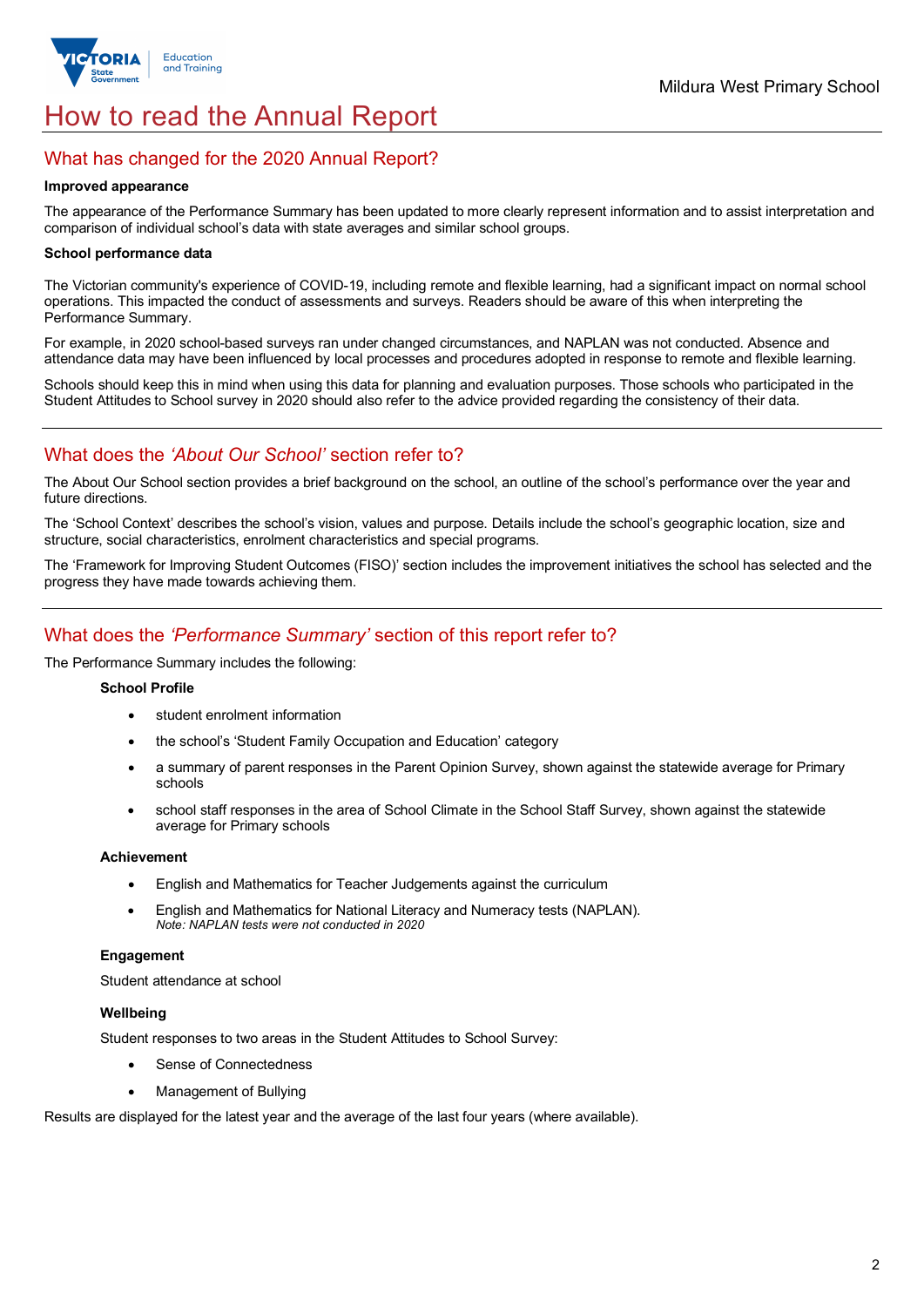

# How to read the Annual Report (continued)

### What do *'Similar Schools'* refer to?

Similar Schools are a group of Victorian government schools with similar characteristics to the school.

This grouping of schools has been created by comparing each school's socio-economic background of students, the number of non-English speaking students and the school's size and location.

## What does *'NDP'* or '*NDA*' mean?

'NDP' refers to no data being published for privacy reasons or where there are insufficient underlying data. For example, very low numbers of participants or characteristics that may lead to identification will result in an 'NDP' label. For the 2020 Student Attitudes to School survey, specifically, the similar school group averages are replaced by 'NDP' where less than 50% of schools in a given similar school group did not participate in the 2020 survey.

'NDA' refers to no data being available. Some schools have no data for particular measures due to low enrolments. There may be no students enrolled in some year levels, so school comparisons are not possible.

Note that new schools only have the latest year of data and no comparative data from previous years. The Department also recognises unique circumstances in Specialist, Select Entry, English Language, Community Schools and schools that changed school type recently, where school-to-school comparisons are not appropriate.

## What is the *'Victorian Curriculum'*?

The Victorian Curriculum F–10 sets out what every student should learn during his or her first eleven years of schooling. The curriculum is the common set of knowledge and skills required by students for life-long learning, social development and active and informed citizenship.

The Victorian Curriculum is assessed through teacher judgements of student achievement based on classroom learning.

The curriculum has been developed to ensure that school subjects and their achievement standards enable continuous learning for all students, including students with disabilities.

The 'Towards Foundation Level Victorian Curriculum' is integrated directly into the curriculum and is referred to as 'Levels A to D'.

'Levels A to D' may be used for students with a disability or students who may have additional learning needs. These levels are not associated with any set age or year level that links chronological age to cognitive progress (i.e. there is no age expected standard of achievement for 'Levels A to D').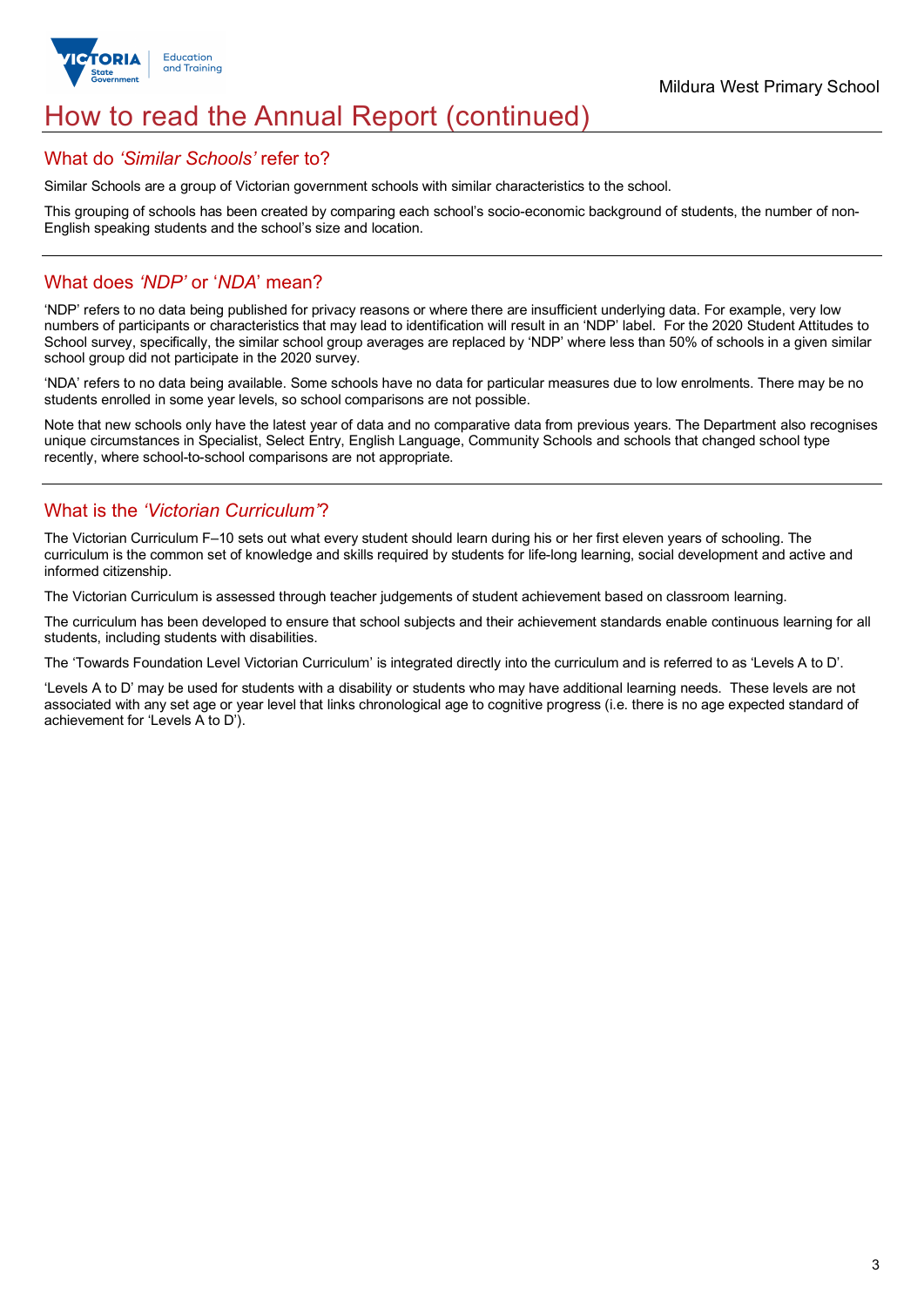

# **About Our School**

### **School context**

Mildura West is a World International Baccalaureate School.

Through an inquiry-led, transdisciplinary framework, we challenge students to think for themselves and take responsibility for their learning, as they explore local and global issues. We teach them to understand themselves as learners and help them identify what they need to do to become effective learners.

Through the International Baccalaureate Program, we aim to develop inquiring, knowledgeable and caring young people who help to create a better and more peaceful world through intercultural understanding and respect. We teach the Victorian Curriculum, with the IB Framework overlaying and connecting all we teach. This process provides a deep, rich educational experience for our children. As well as focusing on literacy and numeracy, we want our students to become lifelong learners, global citizens and caring human beings.

Students at West have lots to say – about themselves, their learning, the teaching, and their world. And they know that they are heard. Our staff create the conditions and the culture to promote Student Voice, Agency and Leadership. Students are encouraged to take responsibility for their learning, to question and challenge themselves and others. Students reflect and set goals to address their learning or just because they are curious.

Our students are happy, excited and empowered. They are also taught to be ethical, critical users of ICT (Information and Communications Technology). Children in grades three to six use I-pads to enhance their learning. Our ICT Teacher coaches teachers and students to ensure ICT enriches student learning.

Mildura West teachers keep abreast of current educational research. They know that if they want to be a great teacher then they have to be a great learner too. Consequently, they are constantly taking part in Professional Learning to sharpen their craft. They collaborate every week in Professional Learning Teams, planning, assessing and learning together. They also engage in regular Classroom Observation, giving and receiving feedback to their colleagues, so they can improve their teaching craft. Our experienced and talented teachers coach their colleagues, building the capacity of all staff.

We are one of the largest state primary schools in the Mildura Rural City Council. We have approximately 390 students, with many nations represented.

Staff consist of 31 teaching staff equivalent to 27.85 full time positions which includes 2 principal class staff members, 14 part-time and 3 full-time Education Support staff which includes 1 part-time (0.8) Primary Welfare Officer and 1 parttime Speech Therapist (0.20).

## **Framework for Improving Student Outcomes (FISO)**

In 2020 we focused on 2 Priorities, Excellence in Teaching and Learning and Positive climate for learning. The Dimensions were: Empowering Students and Building School Pride & Building Practice Excellence. Despite the impact of COVID and Remote Learning, we still achieved a great deal.

FISO Initiative - Building practice excellence

Accomplishments:

• Teachers identified the Key Understandings in English and Maths when planning and utilized these when teaching. Teachers ensured the language is student friendly.

• Regularly gathering student data to assess Student Understanding. Refining several elements of our teaching to simplify the delivery of the curriculum.

FISO Initiative - Empowering students and building school pride

Accomplishments:

• Teachers increased their understanding of Student Agency. Remote Learning forced us to implement many strategies that required students to be independent learners.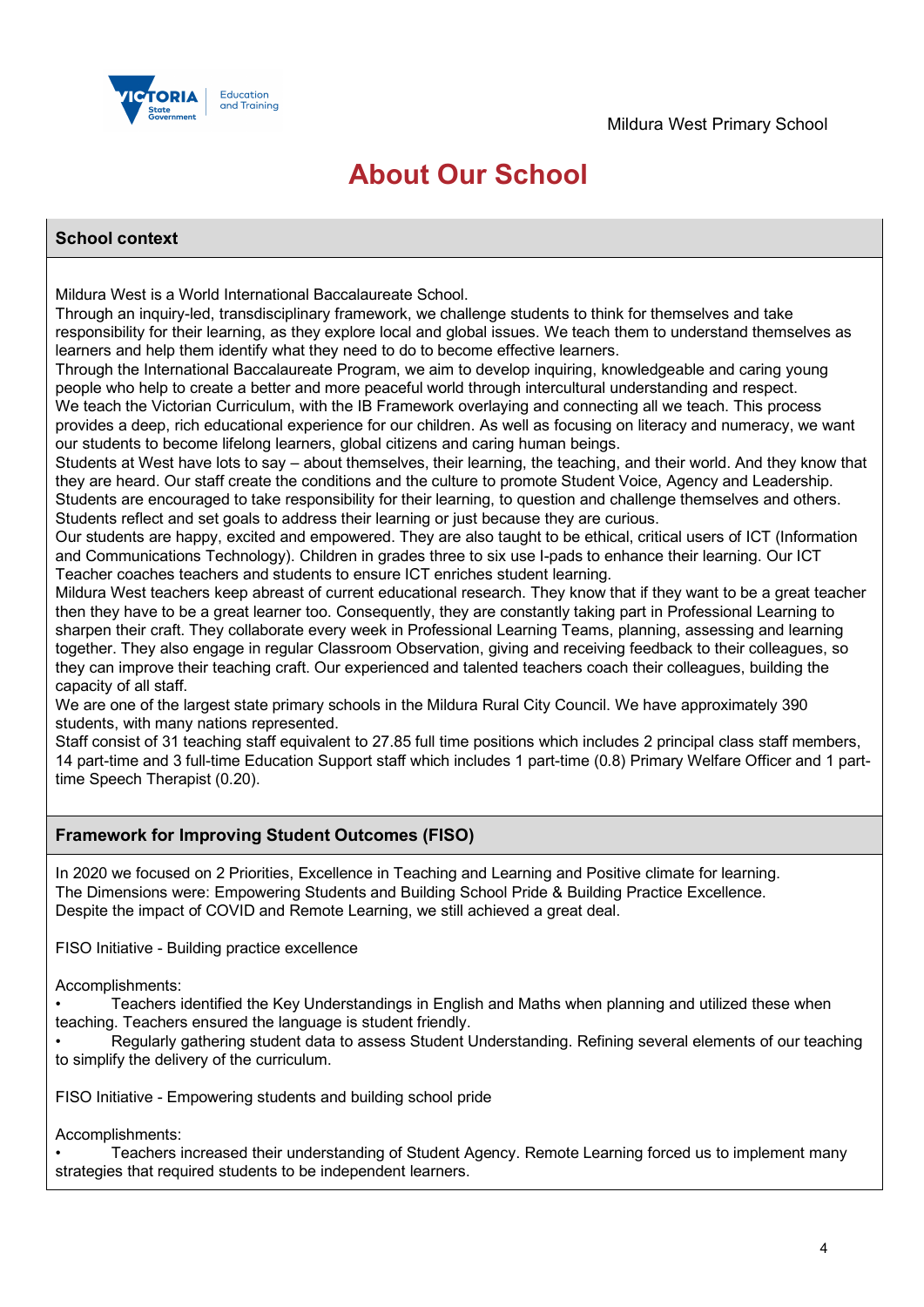

• Teachers focused on teaching children "HOW" to learn so students could become independent learners.

- Teachers refined and simplified the implementation of Learning Intentions and Success Criteria
- Teacher developed a deeper understanding of the various PYP (Primary Years Program IB) elements

## **Achievement**

Due to our very rigorous Remote Learning Model, the vast majority of students still made progress. The Remote Learning was far more challenging for children in the early years. The children in Grades Prep, One and Two who did not engage with the online learning were greatly impacted. They did not make any progress.

We have retained many of the strategies utilised in Remote Learning.

Despite having less student data to measure growth, we know our students continued their learning, but it was not at the same rate for most.

Highlights:

• High performing Professional Learning Teams and a very professional learning culture throughout the school, including coaching and mentoring. They also collaborated online and co-created a very rigorous Remote Learning Model. Techers overcame many challenges to create an online pedagogy. By gaining feedback from the parents and students, they were able to refine their approach.

- Classroom Observations & Feedback
- Using student data to drive instruction
- Differentiating the curriculum
- High expectations and levels of internal accountability for all staff and students.
- Targeting resources to students' needs with extension and intervention programs.

• Our literacy intervention model was successful for all students involved. We increased this program when students returned from Remote Learning and employed extra staff.

Students supported through the Program for Students with a Disability all showed satisfactory progress in achieving their individual goals as identified in their Individual Education Plans

## **Engagement**

Our students are very happy, feel safe and are connected to their school.

For several years the various DET Survey data sets (Students Opinion, Staff Opinion and Parent Opinion) indicate we are above other Network, Similar Schools and State in all areas. Although these surveys were not implemented via DET, we implemented our own surveys. They were extremely positive, especially the feedback from the parents regarding Remote Learning.

The vast majority of students were engaged throughout the Remote Learning period. Most of our highly able students actually thrived during Remote Learning.

Student Engagement elements:

- Our Units of Inquiry engage children in their learning.
- The curriculum is presented in a transdisciplinary manner and the topics are of global significance.
- Students have Agency, Voice and Leadership.
- Our Units Of Inquiry involve students in the planning and assessment.
- Our curriculum delivery is student centered.
- ICT is integrated throughout the curriculum to enhance learning. This is a particular focus in Grade 3-6
- Students provide feedback regarding our teaching. They tell us what helps and hinders their learning.

• We also have a Koori Engagement program for Koori students Gr 4-6. This allows the children to develop their knowledge of Koori cultural and history.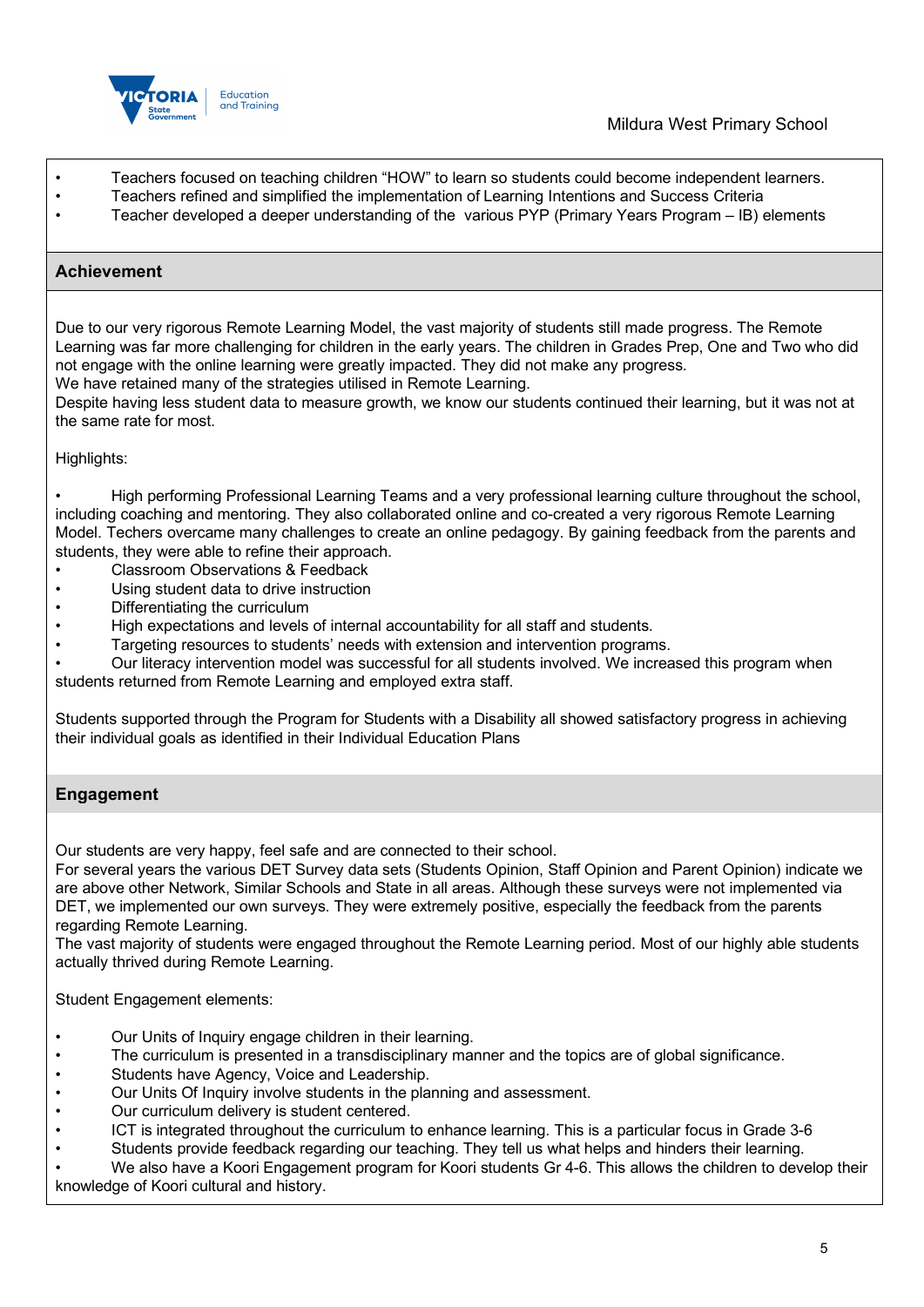

• Our EAL co-ordinator (English as an additional Language) has analysed our student data in light of the students who identify as EAL. Individual profiles have been established for all EAL children. This has enabled us to differentiate more for our EAL children.

• Our Attendance policy is rigorous, including daily texts, phone calls and weekly meetings. The Remote Learning period however, made the monitoring of attendance very difficult. We also have 3 children who have not attended school and this has impacted our data.

## **Wellbeing**

We believe that student wellbeing is an integral part of education. Our very active Wellbeing Team (Principal, Assistant Principal, Leading Teacher, KESO and Wellbeing Officer) touch base informally each day and formally, meet every week.

The Remote Learning period was a particular challenge for many of our students from disadvantaged homes. Some did not go online to learn. Our staff worked hard to connect with these families, with mixed results. We encouraged many children, who were eligible, to come to school to learn. We had very big numbers of students come onsite and we still taught online every day. We went to great lengths to take very good care of our children during the pandemic. We are very proud of this, as are our parents.

We have a very positive culture at West, which include many elements:

- Positive teacher, student and parent/carer relationships.
- Strong partnerships and communication between wellbeing officer, staff, parents and external agencies.
- A sense of "community" in each classroom and throughout the whole school.
- Clear guidelines and high expectations around school discipline, which involve students, parents and staff.

• Regular communication with all stakeholders. Our "Open Door" policy, to allow for parents & students to pop into classrooms at 8.30am

- Effective transition programs and strong links with feeder preschools and secondary colleges.
- Strong connections and regular communication with external agencies who are also supporting our children.
- High levels of support for all students with special needs.
- A Mindfulness program implemented throughout the whole school every day.
- Anger management programs RAGE and SCREAM.
- Breakfast program operating 2 times each week this did not happen during the Remote Learning period.
- A supportive transition program for new students to our school.

• Primary Welfare Officer who works closely with our teachers to support all students. This includes assisting individual children, small groups, helping students develop their social skills and resilience.

• Our KESO works closely with our parents/carers, welfare officers and class teachers, to ensure our Koori children are supported.

## **Financial performance and position**

Our overall deficit can be attributed to the schools ongoing commitment to provide an extensive staffing profile, which includes some staff who are funded from outside sources. The Out of School Hours Care Program is funded from both Government Community Support Funding and our school's generated fund. The school continues to employ additional Education Support staff to support our Early Years children. We have a fulltime Literacy Intervention teacher. Our continued commitment to teaching practice includes a Learning Specialists, and Literacy Coach. Additional Education support staff are employed to ensure the best start to school possible for every Prep student in all three classrooms, one extra staff for each class.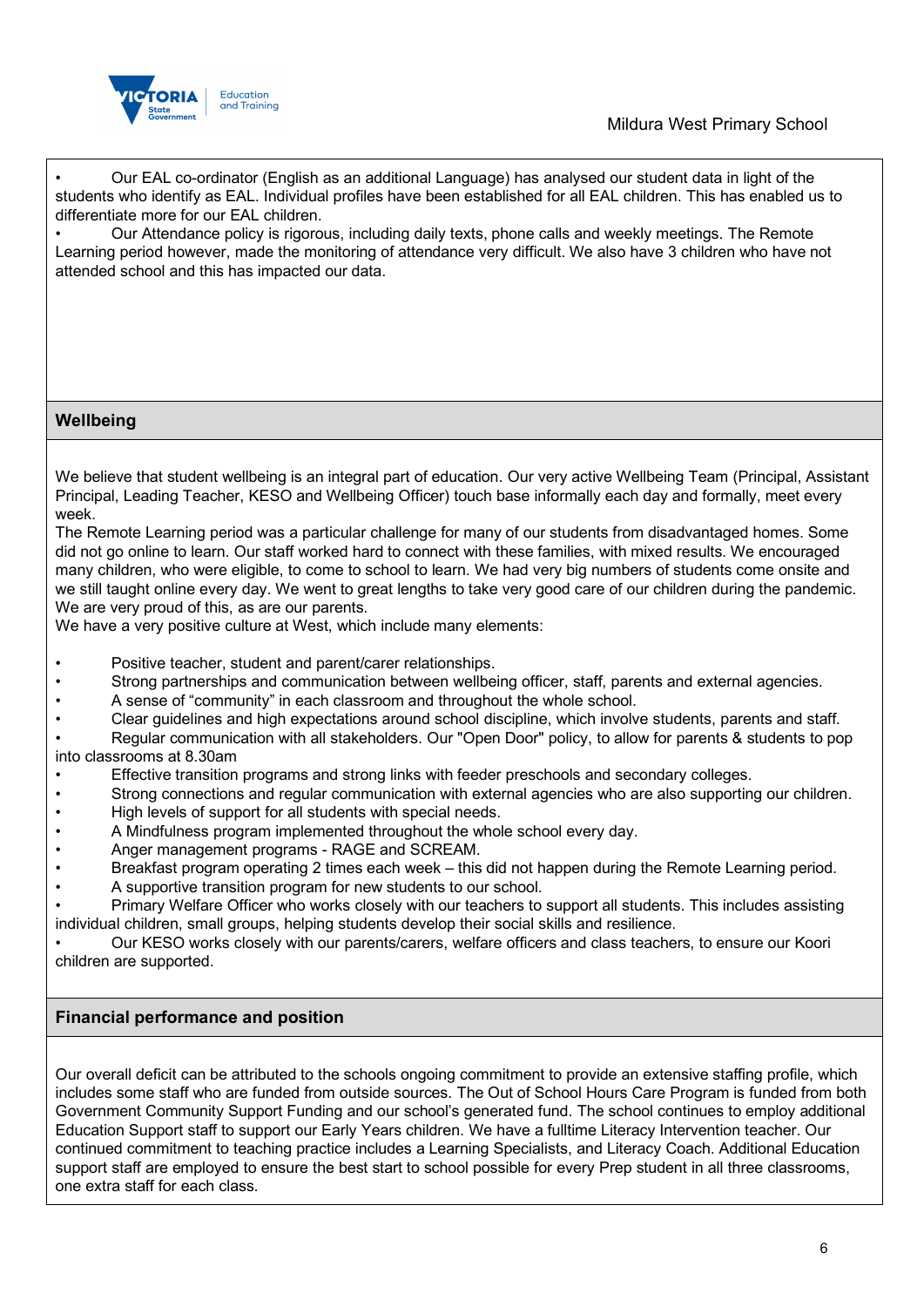

The school receives Equity Funding in two categories staffing and programs. The staffing allocation was \$375,425 some \$43,000 less than 2019 and the programs \$378,357 again \$47,000 less than the previous year. The withdrawal of these funds was challenging due to the ongoing commitment we had made.

Unexpected expenditure included:

• \$50,000 Supplement needed to address the shortfall in funding from the Victorian Schools Building Authority for Landscaping following the 1.8m Major Works Project.

Our Remote Learning Model was outstanding however it required a great deal of funding:

• \$50,000 Purchase of 100 Ipad devices used for remote learning during Covid19.

• \$15,000 Employment of additional Casual Relief Teachers during the Remote learning period supporting our very proactive strategies aimed at our disadvantaged families. On average 130 students attended onsite daily, one of the highest attendance numbers in our Network.

• \$10,000 Our proactive approach during term 4 to "catch up" included the employment of an additional Literacy Intervention teacher Reading Recovery trained to assist Prep/One children and to implement Fountas & Pinnell Reading Assessment.

• \$20,000 To support our "Targeted Teaching" additional Casual Relief Teachers to work alongside the classroom teachers in Grade Prep to Grade 4.

• \$10,000 Additional eLearning reading and maths programs for remote learning.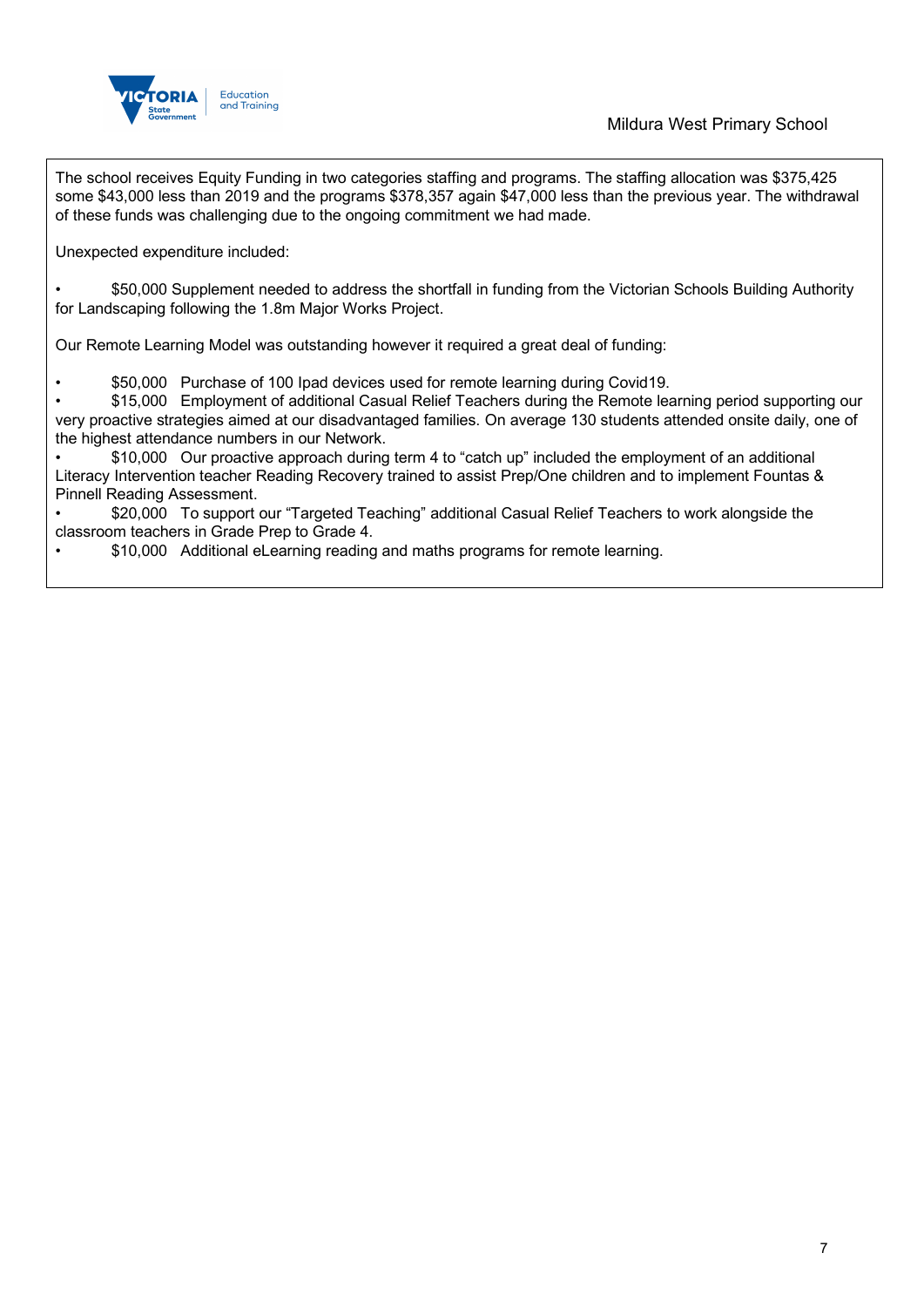

# **Performance Summary**

The Performance Summary for government schools provides an overview of how this school is contributing to the objectives of the Education State and how it compares to other Victorian Government schools.

All schools work in partnership with their school community to improve outcomes for children and young people. Sharing this information with parents and the wider school community helps to support community engagement in student learning, a key priority of the Framework for Improving Student Outcomes.

Refer to the 'How to read the Annual Report' section for help on how to interpret this report.

## SCHOOL PROFILE

### **Enrolment Profile**

A total of 390 students were enrolled at this school in 2020, 206 female and 184 male.

10 percent of students had English as an additional language and 13 percent were Aboriginal or Torres Strait Islander.

#### **Overall Socio-Economic Profile**

The overall school's socio-economic profile is based on the school's Student Family Occupation and Education index (SFOE) which takes into account parents' occupations and education.

Possible socio-economic band values are: Low, Low-Medium, Medium and High.

This school's socio-economic band value is: High

#### **Parent Satisfaction Summary**

The percent endorsement by parents on their school satisfaction level, as reported in the annual Parent Opinion Survey.

Percent endorsement indicates the percent of positive responses (agree or strongly agree) from parents who responded to the survey.



#### **School Staff Survey**

The percent endorsement by staff on School Climate, as reported in the annual School Staff Survey.

Percent endorsement indicates the percent of positive responses (agree or strongly agree) from staff who responded to the survey. Data is suppressed for schools with three or less respondents to the survey for confidentiality reasons.

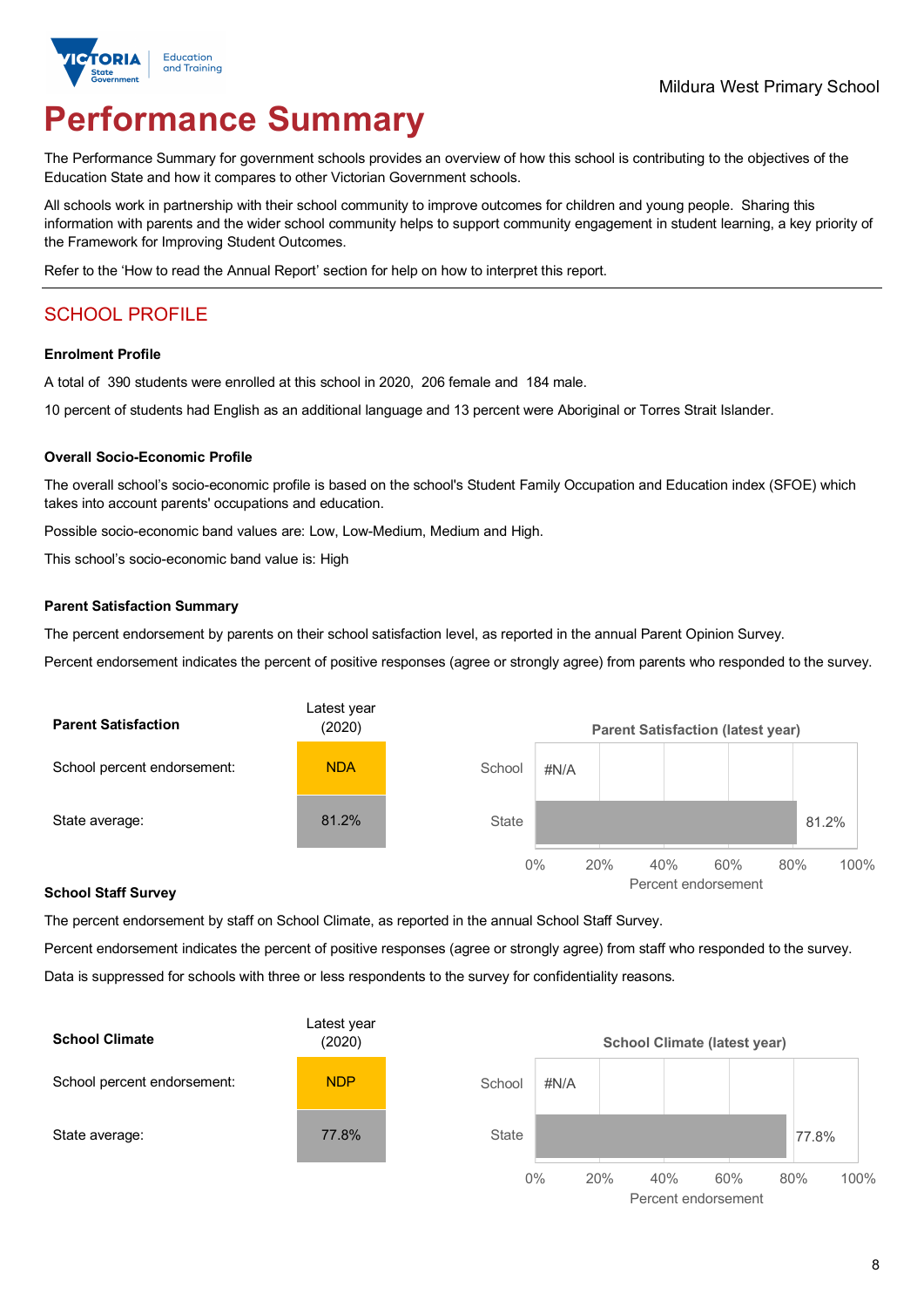

## ACHIEVEMENT

*Key: 'Similar Schools' are a group of Victorian government schools that are like this school, taking into account the*  school's socioeconomic background of students, the number of non-English speaking students and the size and *location of the school.*

### **Teacher Judgement of student achievement**

Percentage of students working at or above age expected standards in English and Mathematics.



### **NAPLAN**

NAPLAN tests were not conducted in 2020.

### **NAPLAN Learning Gain**

NAPLAN learning gain is determined by comparing a student's current year result to the results of all 'similar' Victorian students (i.e. students in all sectors in the same year level who had the same score two years prior).

NAPLAN tests were not conducted in 2020.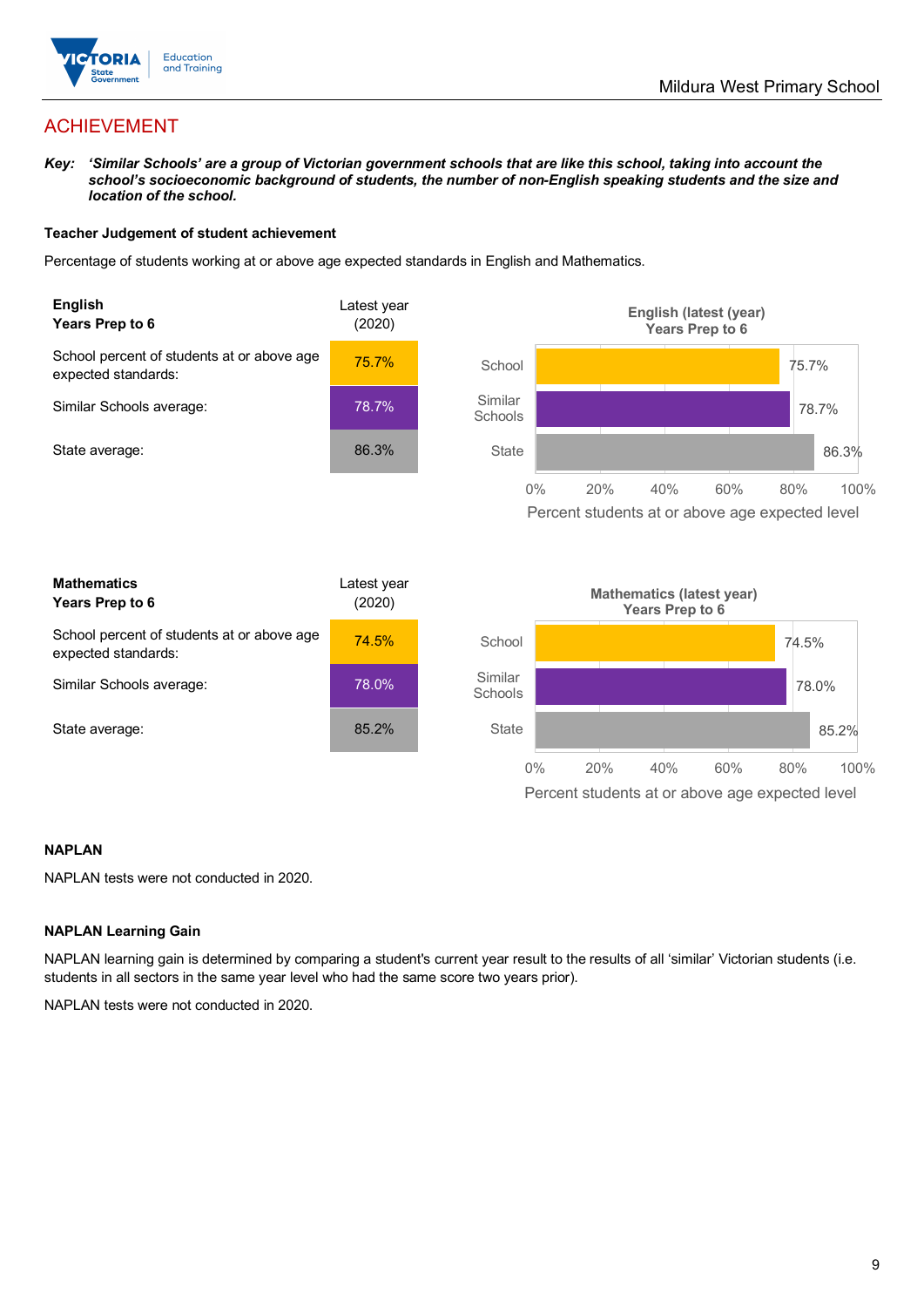

## ENGAGEMENT

*Key: 'Similar Schools' are a group of Victorian government schools that are like this school, taking into account the school's socioeconomic background of students, the number of non-English speaking students and the size and location of the school.*

### **Average Number of Student Absence Days**

Absence from school can impact on students' learning. Common reasons for non-attendance include illness and extended family holidays. Absence and attendance data in 2020 may have been influenced by local processes and procedures adopted in response to remote and flexible learning.



### **Attendance Rate (latest year)**

|                                             | Prep | Year <sup>.</sup> | Year 2 | Year 3 | Year 4 | Year 5     | Year 6 |
|---------------------------------------------|------|-------------------|--------|--------|--------|------------|--------|
| Attendance Rate by year level<br>$(2020)$ : | 92%  | 91%               | 91%    | 90%    | 90%    | <b>89%</b> | 89%    |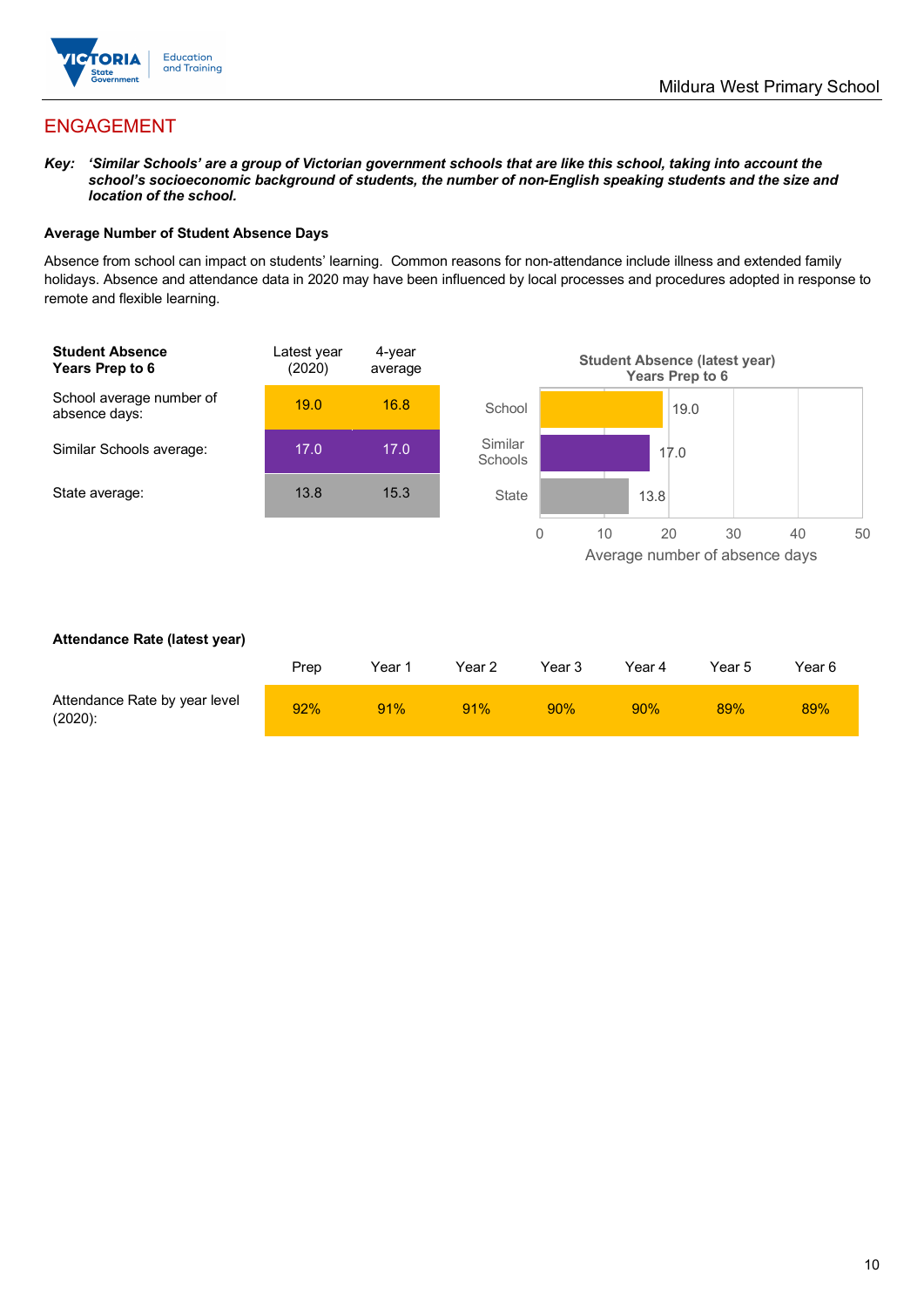

## WELLBEING

*Key: 'Similar Schools' are a group of Victorian government schools that are like this school, taking into account the*  school's socioeconomic background of students, the number of non-English speaking students and the size and *location of the school.*

#### **Student Attitudes to School – Sense of Connectedness**

The percent endorsement on Sense of Connectedness factor, as reported in the Attitudes to School Survey completed annually by Victorian Government school students, indicates the percent of positive responses (agree or strongly agree).

Schools who participated in the Student Attitudes to School survey in 2020 should refer to the advice provided regarding the consistency of their data.



*Due to lower participation rates and differences in collection methodology in 2020, data are often not comparable with previous years or within similar school groups. Care should be taken when interpreting these results.*



### **Student Attitudes to School – Management of Bullying**

The percent endorsement on Management of Bullying factor, as reported in the Attitudes to School Survey completed annually by Victorian Government school students, indicates the percent of positive responses (agree or strongly agree).

Schools who participated in the Student Attitudes to School survey in 2020 should refer to the advice provided regarding the consistency of their data.



*Due to lower participation rates and differences in collection methodology in 2020, data are often not comparable with previous years or within similar school groups. Care should be taken when interpreting these results.*

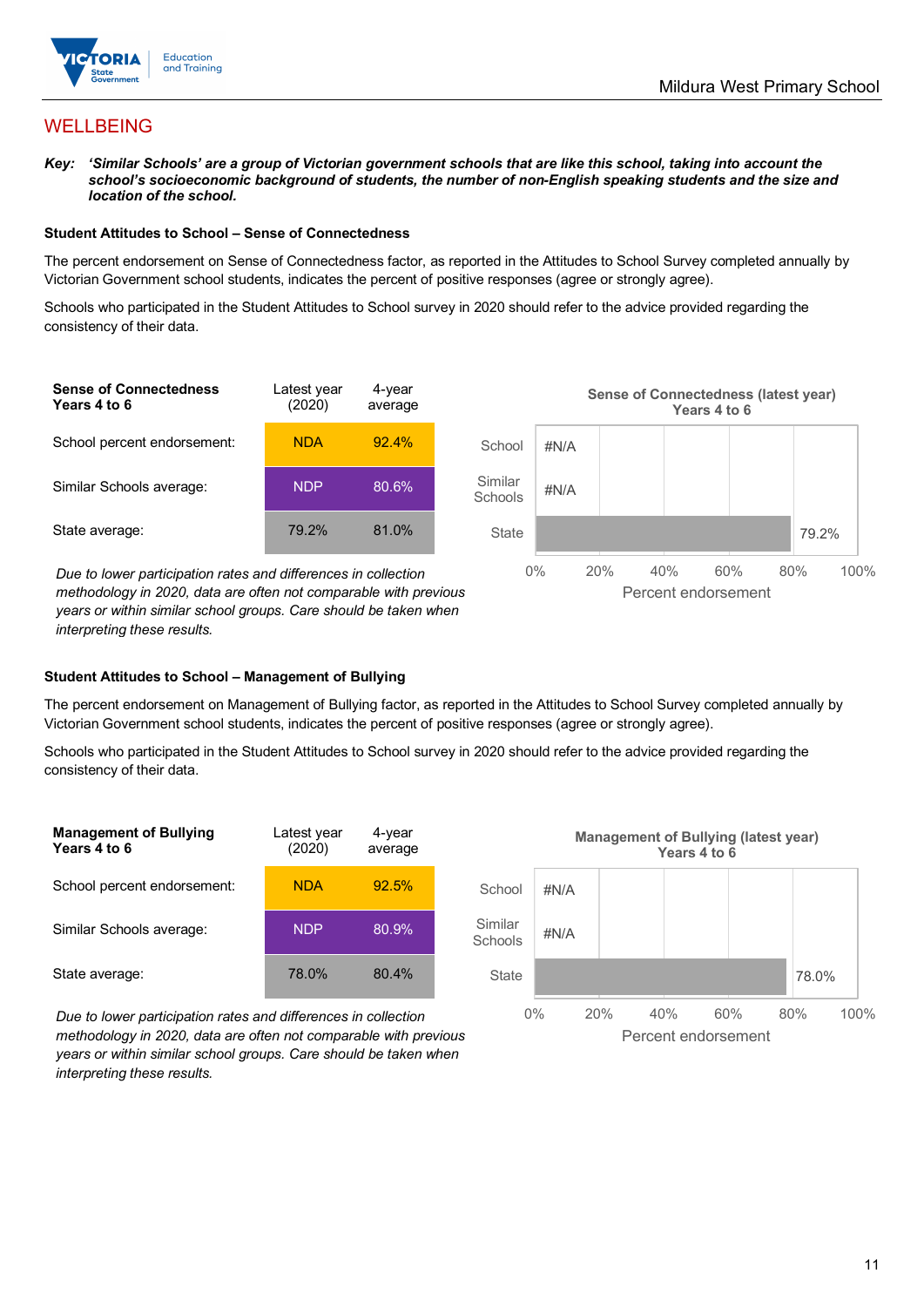

# **Financial Performance and Position**

FINANCIAL PERFORMANCE - OPERATING STATEMENT SUMMARY FOR THE YEAR ENDING 31 DECEMBER, 2020

| <b>Revenue</b>                  | <b>Actual</b> |
|---------------------------------|---------------|
| <b>Student Resource Package</b> | \$3,513,683   |
| Government Provided DET Grants  | \$760,926     |
| Government Grants Commonwealth  | \$183,342     |
| Government Grants State         | \$49,498      |
| Revenue Other                   | \$82,438      |
| <b>Locally Raised Funds</b>     | \$198,036     |
| <b>Capital Grants</b>           | <b>NDA</b>    |
| <b>Total Operating Revenue</b>  | \$4,787,923   |

| Equity <sup>1</sup>                                 | <b>Actual</b> |
|-----------------------------------------------------|---------------|
| Equity (Social Disadvantage)                        | \$753,781     |
| Equity (Catch Up)                                   | <b>NDA</b>    |
| <b>Transition Funding</b>                           | <b>NDA</b>    |
| Equity (Social Disadvantage - Extraordinary Growth) | <b>NDA</b>    |
| <b>Equity Total</b>                                 | \$753,781     |

| <b>Expenditure</b>                    | <b>Actual</b> |
|---------------------------------------|---------------|
| Student Resource Package <sup>2</sup> | \$4,035,189   |
| Adjustments                           | <b>NDA</b>    |
| <b>Books &amp; Publications</b>       | \$16,465      |
| Camps/Excursions/Activities           | \$39,636      |
| <b>Communication Costs</b>            | \$3,249       |
| Consumables                           | \$94,014      |
| Miscellaneous Expense <sup>3</sup>    | \$61,355      |
| <b>Professional Development</b>       | \$13,856      |
| Equipment/Maintenance/Hire            | \$117,794     |
| <b>Property Services</b>              | \$153,278     |
| Salaries & Allowances <sup>4</sup>    | \$206,562     |
| <b>Support Services</b>               | \$73,553      |
| Trading & Fundraising                 | \$29,906      |
| <b>Motor Vehicle Expenses</b>         | <b>NDA</b>    |
| Travel & Subsistence                  | \$4,222       |
| <b>Utilities</b>                      | \$74,565      |
| <b>Total Operating Expenditure</b>    | \$4,923,645   |
| <b>Net Operating Surplus/-Deficit</b> | <b>NDA</b>    |
| <b>Asset Acquisitions</b>             | \$22,085      |

(1) The equity funding reported above is a subset of the overall revenue reported by the school.

(2) Student Resource Package Expenditure figures are as of 01 Mar 2021 and are subject to change during the reconciliation process.

(3) Miscellaneous Expenses include bank charges, administration expenses, insurance and taxation charges.

(4) Salaries and Allowances refers to school-level payroll.